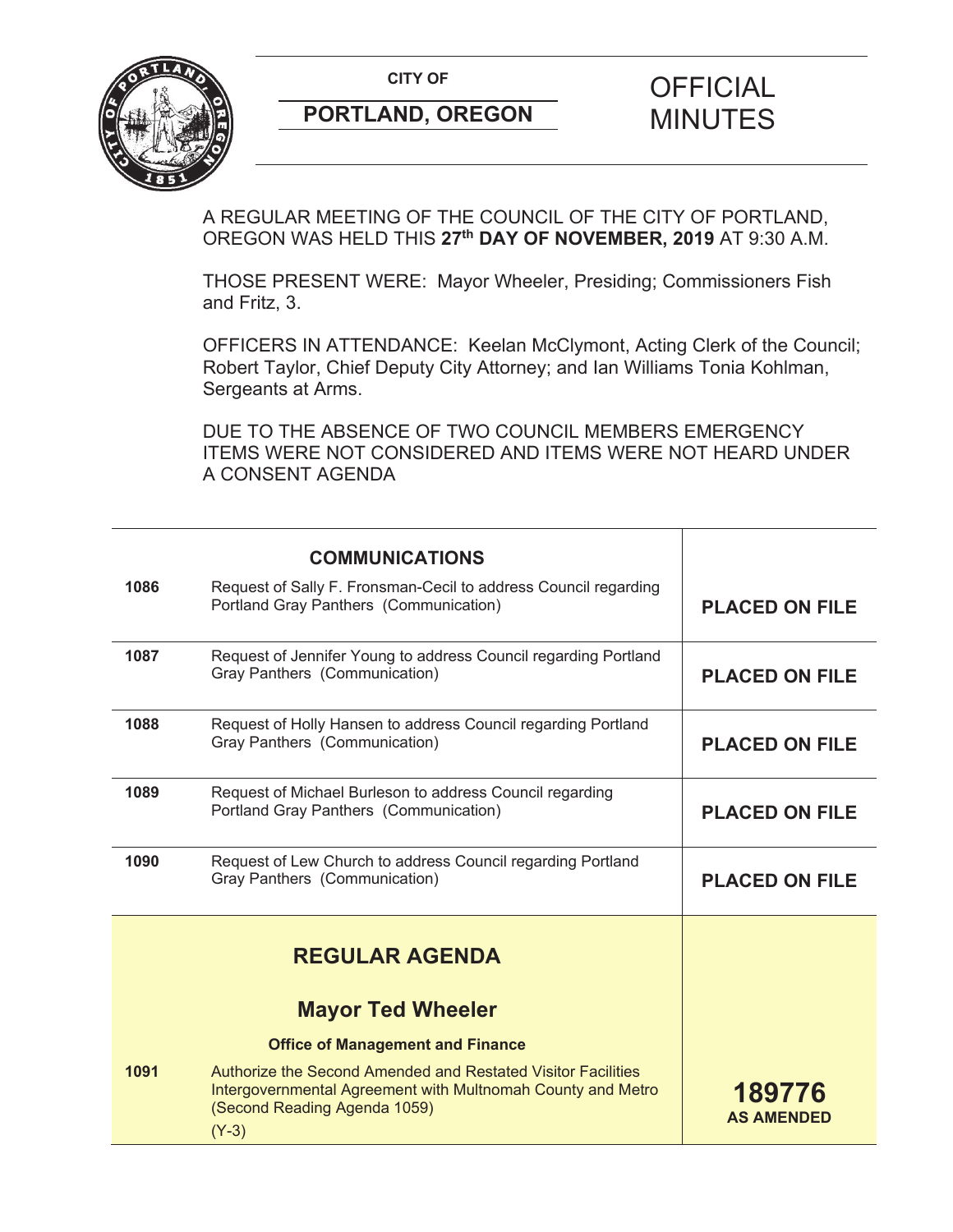|      | November 27, 2019                                                                                                                                                                                                                                                                                                      |                                                                                           |
|------|------------------------------------------------------------------------------------------------------------------------------------------------------------------------------------------------------------------------------------------------------------------------------------------------------------------------|-------------------------------------------------------------------------------------------|
| 1092 | Assess properties for sidewalk, curb and/or driveway repair for the<br>Portland Bureau of Transportation (Second Reading Agenda<br>1076; Y1100)<br>$(Y-3)$                                                                                                                                                             | 189777                                                                                    |
|      | <b>Commissioner Amanda Fritz</b>                                                                                                                                                                                                                                                                                       |                                                                                           |
|      | <b>Water Bureau</b>                                                                                                                                                                                                                                                                                                    |                                                                                           |
| 1093 | Adopt a set of priority values, expectations, and the Recommended<br>Option to guide the design and implementation of the City of<br>Portland's Bull Run Filtration Projects (Previous Agenda 1079;<br><b>Resolution)</b><br>$(Y-3)$                                                                                   | 37460<br><b>AS AMENDED</b>                                                                |
| 1094 | Authorize a contract with Stantec Consulting Services, Inc. for<br>design services for the Bull Run Filtration Project in the amount of<br>\$51 million (Second Reading Agenda 1080)<br>$(Y-3)$                                                                                                                        | 189778<br><b>AS AMENDED</b>                                                               |
|      | <b>Commissioner Nick Fish</b>                                                                                                                                                                                                                                                                                          |                                                                                           |
|      | <b>Bureau of Environmental Services</b>                                                                                                                                                                                                                                                                                |                                                                                           |
| 1095 | Authorize a competitive solicitation and contract with the lowest<br>responsible bidder and provide payment for construction of the<br>Arbor Lodge - Kenton Sewer Rehabilitation Project No. E10978, for<br>an estimated cost of \$5,350,000 (Previous Agenda 1081) 10<br>minutes requested                            | <b>PASSED TO</b><br><b>SECOND READING</b><br><b>DECEMBER 4, 2019</b><br><b>AT 9:30 AM</b> |
|      | <b>Commissioner Jo Ann Hardesty</b>                                                                                                                                                                                                                                                                                    |                                                                                           |
|      | <b>Portland Bureau of Emergency Management</b>                                                                                                                                                                                                                                                                         |                                                                                           |
| 1096 | Accept a FY 2019 State Homeland Security Program grant in the<br>amount of \$31,157 from the Oregon Department of Emergency<br>Management to enhance emergency preparedness by providing<br>emergency equipment to assist vulnerable Portlanders in the event<br>of a disaster (Second Reading Agenda 1072)<br>$(Y-3)$ | 189779                                                                                    |
|      | At 10:27 a.m., Council adjourned                                                                                                                                                                                                                                                                                       |                                                                                           |

## **2:00 PM WEDNESDAY/THURSDAY NOVEMBER 27-28, 2019**

**DUE TO LACK OF AGENDA THERE WAS NO WEDNESDAY 2:00 PM MEETING** 

#### **DUE TO THANKSGIVING HOLIDAY THERE WAS NO THURSDAY 2:00 PM MEETING**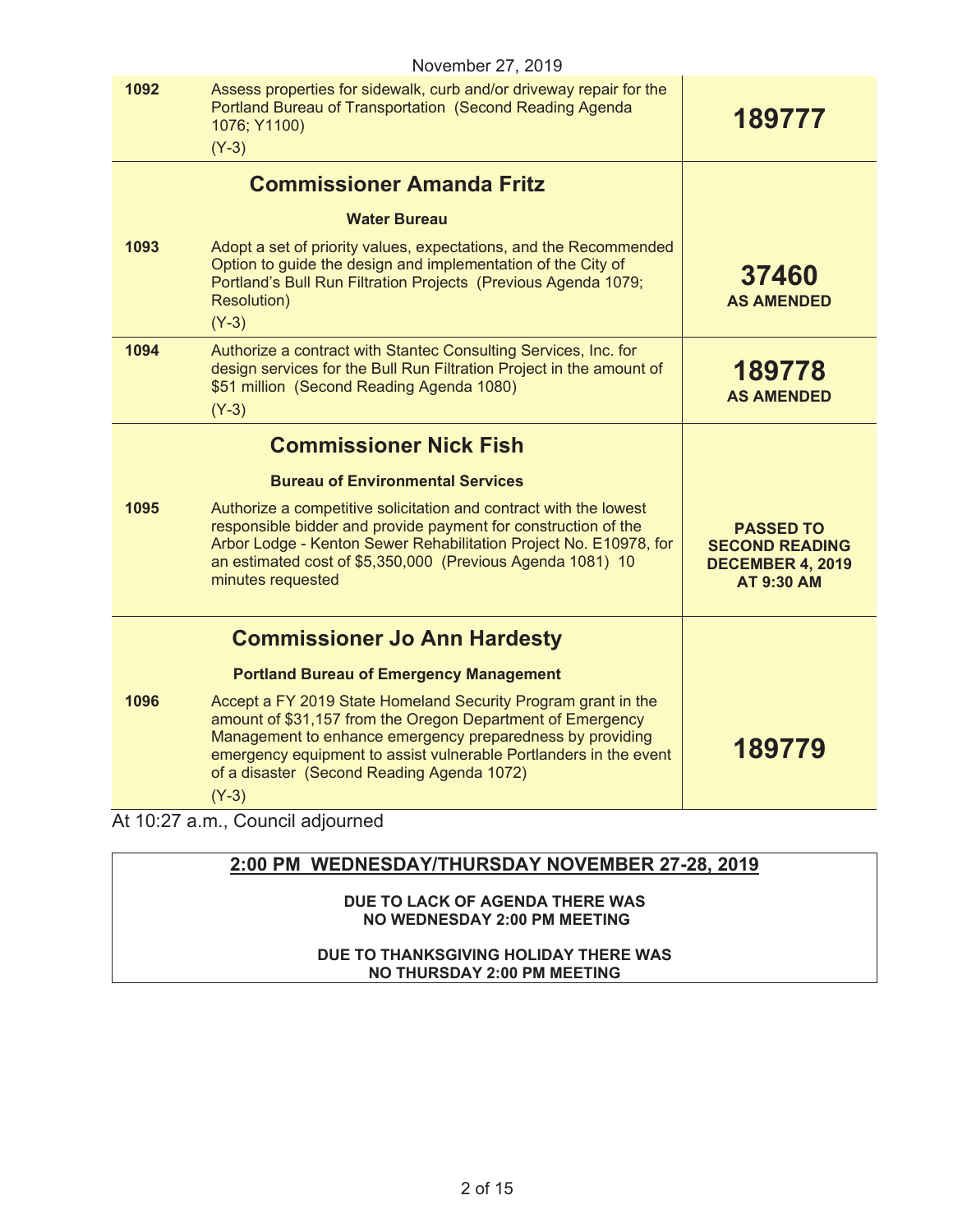## **MARY HULL CABALLERO**

Auditor of the City of Portland

Keelan McClymont Date: 2020.05.19 Digitally signed by Keelan McClymont 11:17:52 -07'00'

By Keelan McClymont Acting Clerk of the Council

For a discussion of agenda items, please consult the following Closed Caption File.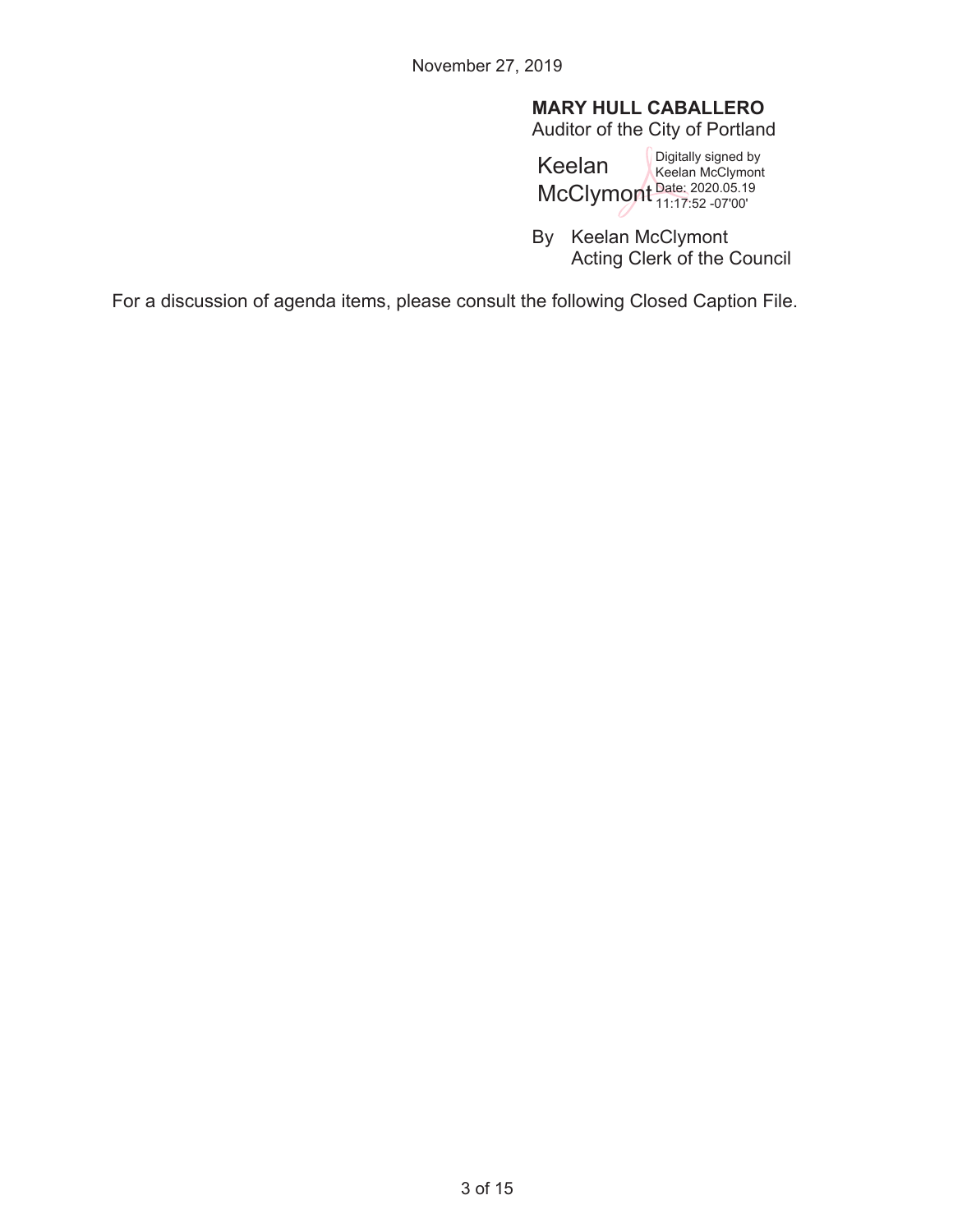**This file was produced through the closed captioning process for the televised City Council broadcast and should not be considered a verbatim transcript. Key:** \*\*\*\*\* **means unidentified speaker.** 

**November 27, 2019 9:30 a.m.** 

**Wheeler:** Welcome to the November 27th, 2019 morning session of the Portland city council. Please call the roll.

**Eudaly: Fritz:** Here. **Fish:** Here. **Hardesty:** 

**Wheeler:** Here, now we will hear from Robert on the rules of order and decorum. Good morning, Robert.

**Robert Taylor, Chief Deputy City Attorney:** Good morning. Welcome to the Portland city council. The city council represents all Portlanders and meets to do the city's business. The presiding officer preserves order and decorum during the city council meeting so everyone can feel welcomed, comfortable, respected and safe. To participate in the council meetings, you may sign up in advance with the council clerk's office for communications to briefly speak about any subject. You may also sign up for public testimony on resolutions or the first reading of ordinances. Your testimony should address the matter being considered at the time. If it does not, you may be ruled out of order. When testifying, please state your name for the record. Your address is not necessary. Please disclose if you are a lobbyist. If you are representing an organization, please identify it. The presiding officer determines the length of testimony. Individuals generally have three minutes to testify unless otherwise stated. When you have 30 seconds left, a yellow light goes on. When your time is done, a red light goes on. If you are in the audience and would like to show your support for something said, please feel free to do a thumbs up. If you want to express that you do not support something, please feel free to do a thumbs down. Please remain seated in council chambers unless entering or exiting. If you are filming the proceedings, please do not use bright lights or disrupt the meeting. Disruptive conduct such as shouting or interrupting testimony or council deliberations will not be allowed. If there are disruptions, a warning will be given that further disruption may result in the person being ejected for the remainder of the meeting. After being ejected, a person who fails to leave the meeting is subject to arrest for trespass. Thank you for helping your fellow Portlanders feel welcome, comfortable, respected and safe.

**Wheeler:** Thank you very much. First up is communications. If you could read -- actually, today I think that we have all the gray panthers. Would you like to come up together? **\*\*\*\*\*:** Sure.

**Wheeler:** Let's call them all, if you want to grab two more chairs from the front row -- **\*\*\*\*\*:** There is just three.

**Wheeler:** There is just three of you?

**\*\*\*\*\*:** Michael is in dallas, texas, and holly has been sick all week.

**Wheeler:** I am sorry to hear that. Well, you will do ably, the three of you. I have no doubt about it.

**McClymont:** I will read it into record.

**Wheeler:** If you will not mind.

**Item 1086. Item 1087.** 

**Item 1088** 

**Item 1089.** 

**Item 1090**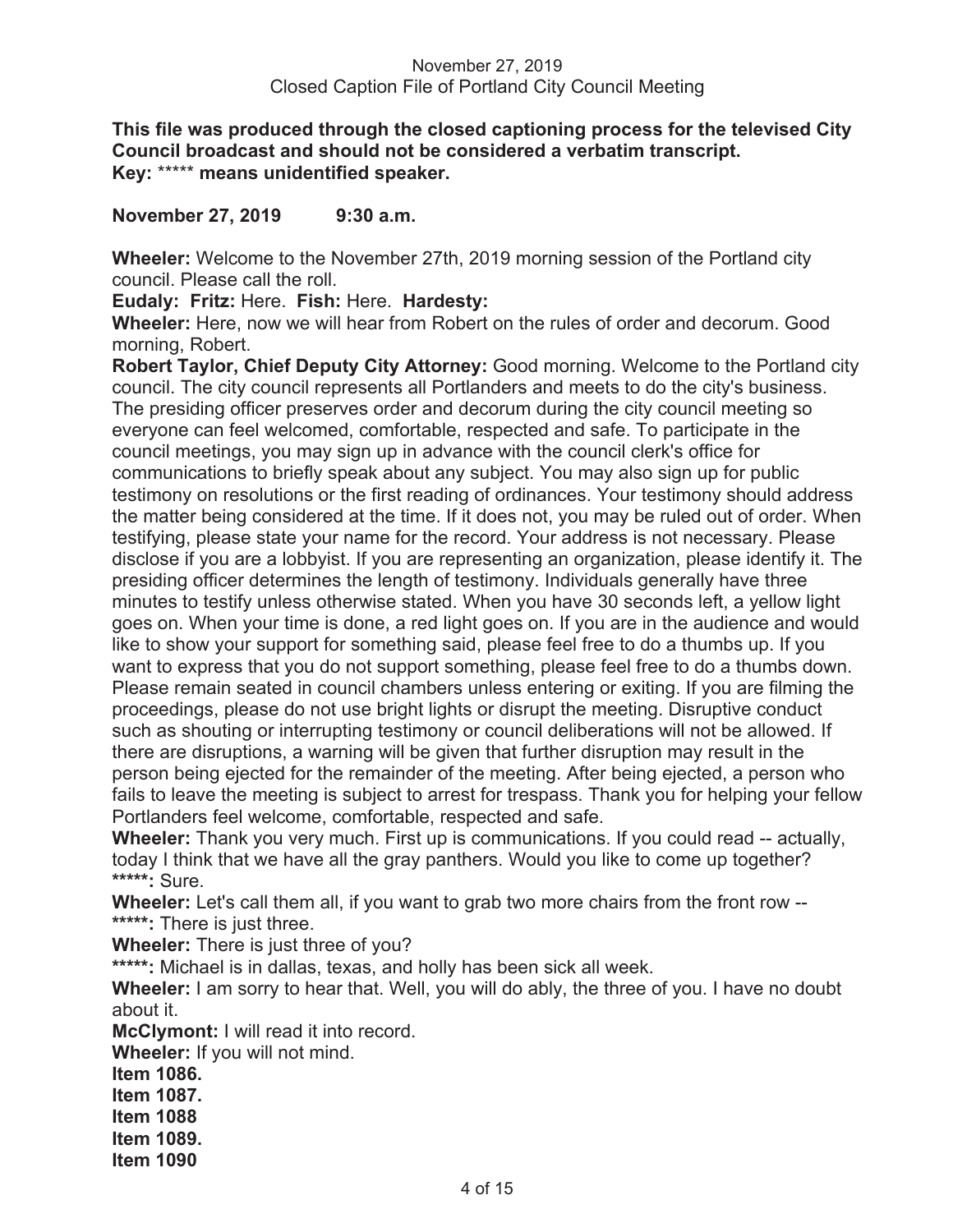**Wheeler:** Great, good morning.

**Sally F. Fronsman-Cecil:** Good morning. I thought you were going first, jennifer. Do you want me to? Okay. That's fine, usually I have pretty targeted remarks, but then I am reading.

**Fish:** Put your name in the record, first.

**Fronsman-Cecil:** Sorry, sally fronsman-cecil, I should know, I've been here enough. At any rate, I usually have targeted remarks, but of course, I am reading and I can't really look at people and make eye contact. I am feeling a little more friendly today than I was when I was thinking about this. You know, I have kind of been really feeling like the specific things that I bring, maybe they are not always things that you can do anything, particularly, on but I would like you to take a stance on them or something like that. I am just utterly frustrated as an advocate and an organizer, I feel like I identify with the younger people or the extension rebellion people because trying to make any traction with regular government or people who have, at least we think, control of the money and the projects, so it's a lot, obviously, a lot more complicated than that, and I try to avoid that kind of generalization as much as possible. On the other hand, I am a person who strongly believes that we need some real paradigm shifts in how we deal with things on so many levels. On people who are unhoused. On the situation of elders in general safety, just the way that the society has treated us in terms of housing. Environmental issues. Climate change. And it seems to me like a lot of times we are -- we have decided not just you, but as a culture, as a society not to do what needs to be done. Not to take the bull by the horns. Not to see that we can't forever do business as usual, expect anything to be different. And that is so frustrating to me. And it's like I don't know what we can even do as citizens to push that way. You know, elected officials, people are going to take the stances they take as elected officials, even when they are running. I also think that people don't always understand the -- what needs to be done. How much it needs to be done, and I don't know how much leaders can still be elected as leaders. If they take the stance, I feel people need to take in leadership. And you are among some of the leaders I can talk to, right, and so I would like really to urge you to really think very hard about how much things really need to be changed. Maybe you can't not do or support the projects that are out there. Just for example, though, the things that I brought up last time, you know, why would we be allowing and not speaking up against expanding the airport and numbers of people arriving here? When we know that we have got to cut back those things. I think that I am pretty much at the end, so I am not going to start again.

## **Wheeler:** Well timed.

**Fronsman-Cecil:** I am at the end. I never can read that thing.

**Wheeler:** Is it hard to see on that side?

**Fronsman-Cecil:** It's probably that now I am making eye contact I can't see it. **Wheeler:** And that's good insight. Maybe we could slide that closer. I appreciate your testimony today.

**Jennifer Young:** Good morning. My name is Jennifer Young, and I am speaking today in support of the older single women who are facing homelessness. The programs out there are very limited. I only know of one specifically that's run by the catholic charities. I don't have drug or drinking problems. I just needed housing. My handicap started in childhood. I am chronically ill, I have severe asthma with copd. Never smoked in my life. The programs out there, the one that I am currently in, has another social service organization, and I find myself being targeted, living in my housing situation. Fortunately, I have my own entrance, so I don't have to interact with these other people. My concern is I moved into housing not having language even to describe drugs or some of those behaviors, and I am being exposed to just obnoxiousness. I am also requesting that the facilities be staffed 24-7, and people will object to that who are funding these, but it needs to be written into funding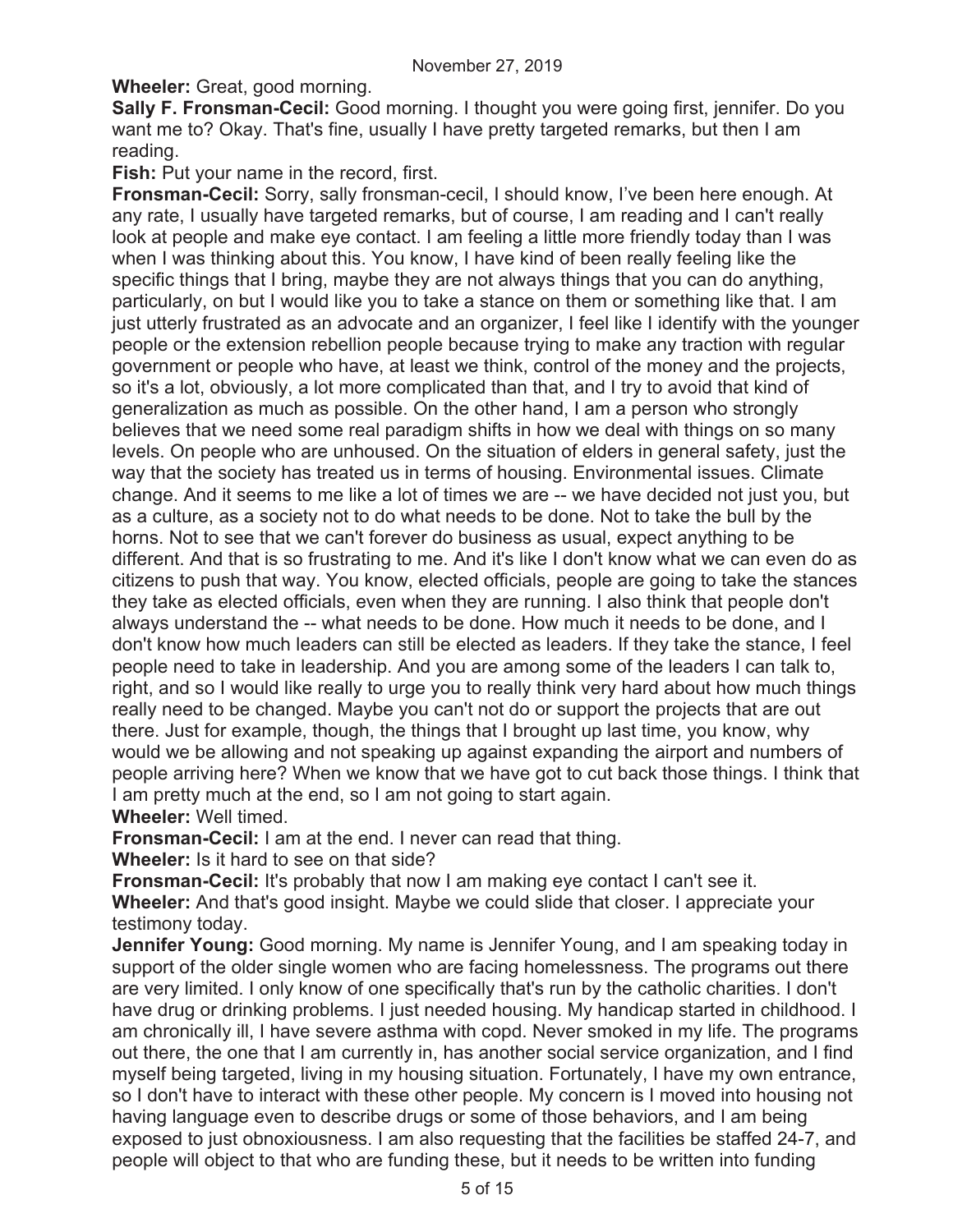because people have changed. They are not the same anymore. I would prefer to have housing with older single women together and not split up and not be the null set where we are being a buffer for another social service organization. Right now, the only thing that I am aware of in town is how many, correct me, is -- is gene's place. That's a shelter I am requesting housing. Just recently within the last week or so we got tagged, and the message on the side of the building said human garbage, and I am very aware as a boomer. I don't think that was targeted at me, but it was targeted at the other organization that is in the building. And I was very upset. Hopefully the place will take care of it and find out who is doing this. It was at a location that you can't see it from the street, and it is targeted to the people in the house. So, I am aware of that. At the same time, I have had paychecks stolen. I have had mail stolen, and it's just -- it's not acceptable to be a target as an older woman in housing. We have to have more funds, more resources for those who don't need social services, just housing.

**Wheeler:** Yeah, that's an important perspective, and I appreciate you sharing it with us. It is startling that the fastest growing segment of the homeless population is the 70 plus contingent, so you are representing the vanguard of the fastest growing segment of our homeless population. People don't tend to think of that, right.

**Young:** No. And rightly so, the people who are victims of domestic violence get the first choice. But, people like me, who are chronically ill and really should not be on the street, we're being left behind, and I am 60 this year, and I don't think anyone my age, who is in a building that has just gone condo and can't afford it, they should not be out on the street. So street roots and those organizations are not really there to support us. So, I think that there needs to be more done.

**Wheeler:** Good, thank you. I appreciate it very much. Good morning.

**Lew Church:** Good morning. I am law with Portland gray panthers. I want to thank Sally and Jennifer for talking for panthers on social justice issues, especially housing. I want to touch on a few think locally, act locally parameters. First on impeachment its about time, in addition to Ukraine, bribery and obstruction articles, we know that dismay the usda secretary Sonny Perdue has proposed a \$4 million cut for food stamps specifically targeted, according to the Oregonian, against seniors and disabled folks. Shame on trump. Shame on sonny Perdue. Second, here in Portland, gray panthers has hosted a series of community forums and candidate forums. In the spirit of thanksgiving, we want to thank speakers who have volunteered to talk with us at Portland state and helped organize that. James Posey, Michelle deposs, jo ann hardesty, Albert Lee and Eddi Martain, Carmen Rubio and robin castro. Alyssa kenny guyer, Michael Dembrow and Lew frederick, Aja and Cupid on the mayors staff and ted wheeler. Amanda Fritz, teresa colaf, jamie skinner, randy blasak. Mina Snaps, Ozzie Gonzales and ellen Rosenbloom. In addition to opposing proposed food stamp cuts, we also support the pastini boycott to protest eviction of the free hot soup program at director's park, teacher's park following the nick Fish affiliated free access to park committee. On housing the Portland business journal records Portland is the eighth richest city in estados and needos with an average household income of \$70,000, yet houselessness persists a midst the housing emergency. In a tale of two cities, was charles dickens just talking about london and paris or prognosticating about Portland, Oregon in 2019. On transit, Portland gray partners and the transit rider's union urge everyone to turn out this black friday, November 29 at 12:00 noon in pioneer square for the youth-led protest against tri-met's racist fascist fear inspector system protesting the street roots vendors fined \$200 for not beeping his cart often enough. In addition, requiring the tri-met board of directors, including ozzie gonzales, to be elected by voters, not appointed, is one way to increase the accountability and the transparency. Last but not least there is sally's idea, sally Fronsman-Cecil's idea of gray panthers' holiday party on saturday,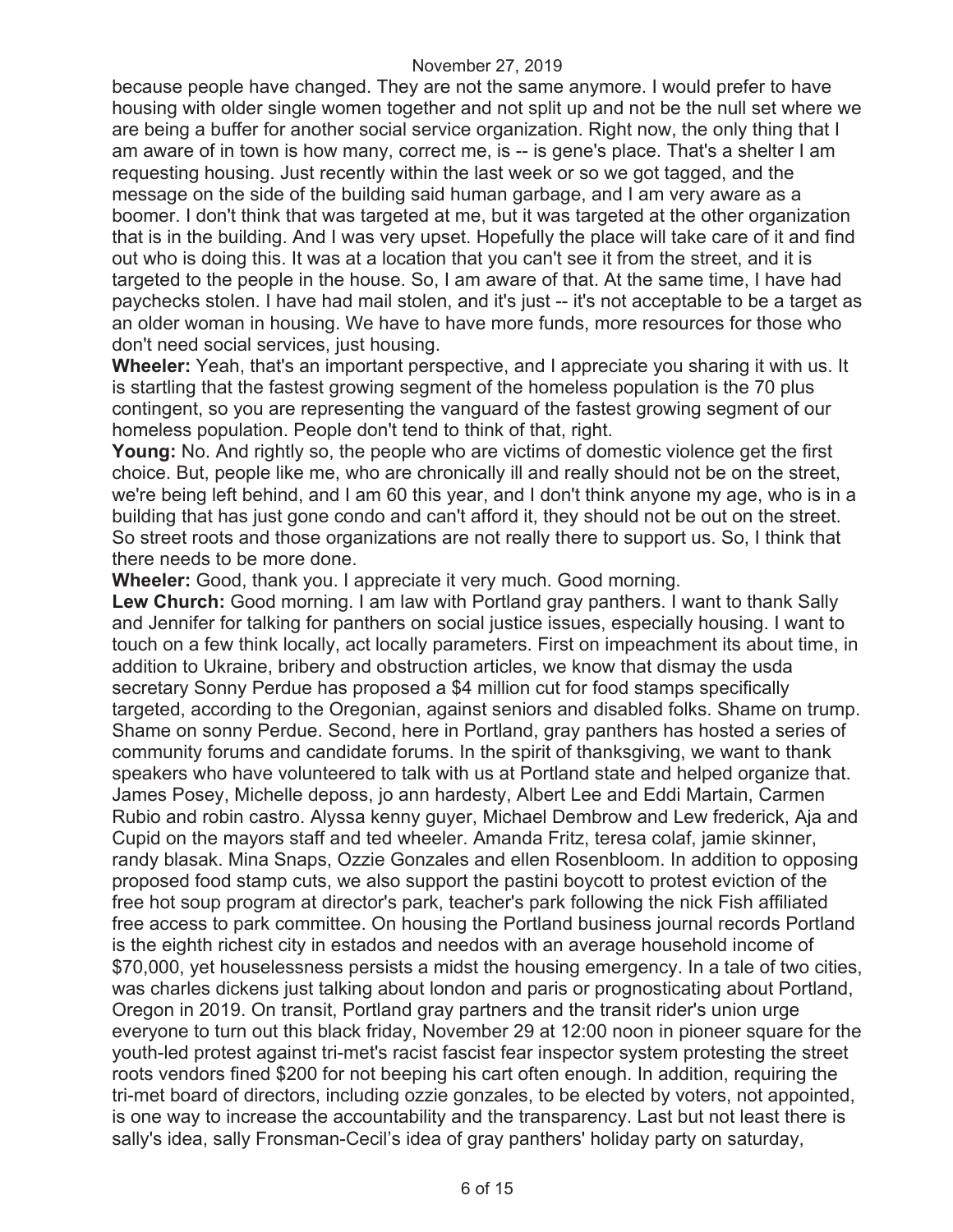december 14, at 12:00 at bipartisan cafe, southeast 78th and stark with the theme of joy, hope, and resistance.

**Wheeler:** Thank you. I appreciate you being here today.

**Young:** And I would just like to say to nick Fish, jamie, and senator merkley's office was instrumental in getting me on the disability, and I believe that he went to work for you. **Fish:** That's very nice of you, jamie dunphy.

**Young:** Tell him jennifer young says thank you.

**Fish:** He was working with senator merkley, and we were lucky to hire him, and he's my senior policy director.

**Young:** He took my notice and helped me, took probably eight weeks to get on disability. **Fish:** You know what, people who work behind the scenes don't get recognized, and so thank you very much for acknowledging his role. Happy holidays.

**Wheeler:** Thank you, all of you. Next up, 1091, this is a second reading. **Item 1091.** 

**Wheeler:** Colleagues, this is a second reading of a non-emergency ordinance. We have had a presentation. We have taken public testimony. Is there any further discussion? **Fish:** I have a question.

**Wheeler:** Commissioner Fish.

**Fish:** And I wasn't here for the prior discussion, but I've been briefed. And I don't say this to be provocative or flip, but does this now resolve the issue?

**Wheeler:** Yes: [laughter]

**Fish:** You can tell us that we have the concurrence of Multnomah county and metro on this amendment.

**Wheeler:** I can tell you that.

**Fish:** Well, it's taken a long time. There's been many twists and turns but congratulations for bringing this home. It will free up money for a very important cause, so thank you. **Wheeler:** You have got it. Please call the roll, keelen.

**Fritz:** Thank you, mayor, and your staff, particularly, Kristin dennis and a host of city attorneys, thank you carlisle for working on this. This is really significant for many reasons. One it puts money into renovating the city owned facilities using tourist tax dollars, also for the first time, dedicates some of the resources to permanent supportive housing, so providing services to the people who live in the affordable housing that's getting built, so it's truly significant, and I appreciate your dedication and perseverance. Aye. **Fish:** Aye.

**Wheeler:** Well, I am very excited about this, as well, and I want to thank our government partners in this, particularly, lynn petersen and former metro president tom hughes. Deborah kafoury, the chair of Multnomah county. I want to thank our team, as well, including kirsten dennis my chief of staff as well as elizabeth edwards, who is actively engaged in this, as commissioner Fish mentioned, our legal team has spent a considerable amount of time on this. The bottom line is this allows us to use some of the economic prosperity that's taking place in the community today to be dedicated towards the support services that would be associated with the supportive housing that we're creating through the housing bond, so that includes the things like addiction treatment, mental health services, and job training, and the like, the things that will help the people who come off the streets, those who are the most chronically homeless, come off the streets, into our supportive housing, and ensure that they get resources that they need to help keep them successful in that housing. This will amount to, up to approximately \$5.2 million per year. It will take this a while to ramp up to that level, but it's a very good start and a good agreement, and I am very, very grateful to all the partners to coming to the table for what I think is an important issue. I vote aye. The ordinance is adopted. 1092, please, also a second reading.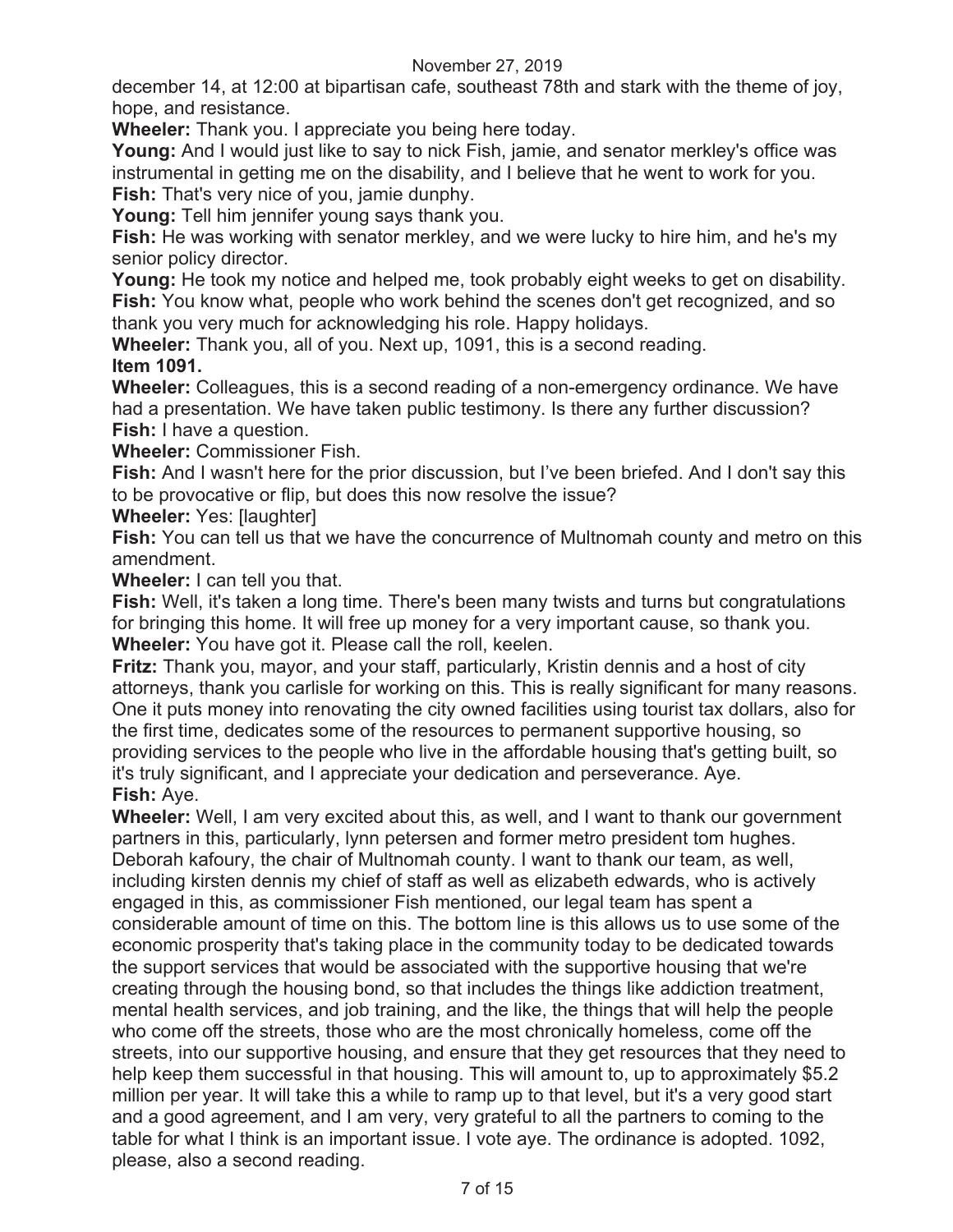## **Item 1092.**

**Wheeler:** Colleagues, this is also a second reading of a non-emergency ordinance. We have had a presentation and public testimony. Any further business on this item? Seeing none, please call the roll.

**Fritz:** Aye. **Fish:** Aye.

**Wheeler:** Aye. The ordinance is adopted. Next item is number 1093.

#### **Item 1093.**

**Wheeler:** Colleagues, if memory serves me correctly we have already had a lengthy presentation on this. We have taken public testimony. The record has been closed, but we continued this conversation for the purposes of the vote, does that square with your recollections?

**Fritz:** We had a discussion and so today is just the vote.

**Wheeler:** Very good. Any further discussion? Please call the roll.

**Fritz:** I will continue to acknowledge the difficult situation that we are in. We are under federal requirement to treat our water, although we have made efforts to waive that for ten years, the time has come top move forward with filtration. That decision was made in 2017. Some people say that we are moving too fast, but two years of due diligence is a significant investment on the project scoping. Almost a year ago, in december of 2018, council agreed to move forward with the several foundational decisions to address the federal mandate, including the location, type of technology, capacity, and procurement message and method. Some of these council decisions were modified slightly to reduce the costs at the location and the type of technology has remained the same, and is causing frustration from some members of the public. As a reminder council had a work session on this in september, and then we had a robust conversation with the Portland utility board and citizens utility board, and so here we are at the end of november after two months of intensive review with this vote, and I appreciate everybody who has put in so much time and effort. The resolution that guides the design of this plant's filtration at the means to treat our water has taken many things into consideration, including the natural disasters such as fire in the bull run watershed. Filtration will allow us to recover the damage from a fire more quickly, it will treat the water in a way that does not change the flavor or odor. Choosing this course of option impacts rates and the water bureau staff have been researching alternative funding avenues. We are hopeful that the water infrastructure finance act will mitigate the impacts to the increasing rates. Working with our partners at the environmental protection agency to achieve this goal with low interest and flexible payback options. Thanks to senator Jeff merkley, who passed the authorizing legislation and helped to secure Portland's invitation to apply. Note that we have sought this invitation twice before without success. The probability of getting this is one of the key reasons that I believe that the council is being wise in moving forward now. \$850 million is a huge investment. Kristin dennis, the mayor's office chief of staff was on the lake Oswego city council when they built the filtration plant that serves 90,000 customers, and cost \$252 million. Our plant will serve a million people. I know that we all got sticker shock but it's, actually, that comparison is another reason that I believe that this is a good investment. The location of the site is another point of consternation for the neighbors despite the water bureau having purchased it in 1975. It's a site that will likely be hit with less impacts during the cascadia earthquake, which is one of the main reasons that we have chosen this site as the location for the treatment plant, that supplies water to the millions of people and growing. However, this does not mean that this area will not be impacted at all, which is why we are increasing the seismic resiliency of the pipes in that location through the design option in this resolution. We are working with the neighbors of the site to mitigate the impacts to the community, although some neighbors may choose not to participate, we will continue to work with those that will in partnership with the designer and our staff. The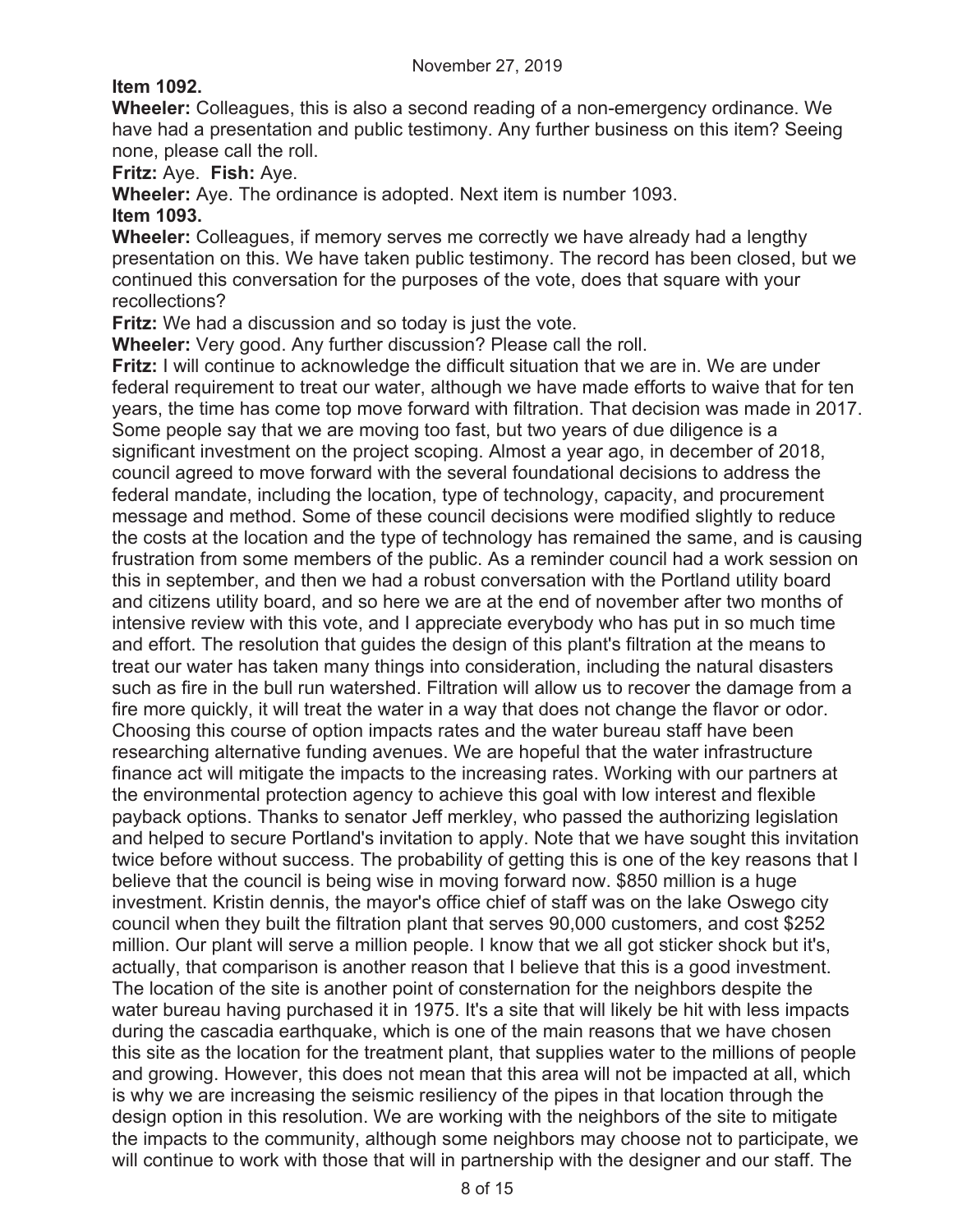Portland utility board and the citizens utility board have reviewed the project and support moving forward, and commit to working with us to mitigate the rate impacts for low income customers. We discussed the recommended option with the council staff and with council members, and my staff presented this at the November 1st meeting with the councils chief of staff and I have spoken with each of my colleagues in and out of council chambers, as well. And I appreciate my colleagues' willingness to engage on this. As we know the impacts of this decision will carry on after I have left this office. However, as a reminder that's not for another year and one month, and so I will be continuing to work on it for the remainder of the time that I am assigned the water bureau. Although we are voting on the design option and contract today, there will be many opportunities in the future for this council to make the decisions regarding this project. First, this resolution commits the water bureau to report to council on any updates related to the project. No less than once a year. While reporting for the Portland utility board every six months. We will, of course, forward those reports to the council, as well, and we are happy to hold a presentation or a discussion and work session at any time. In april of next year we will come to council with an item related to the application. We will have a better idea of what this project will cost with the 30% design milestone in the middle of 2021, at which point the council may choose to intervene again. I have directed the water bureau staff to work towards a no frill facility, no fancy finishes except landscaping and interior improvements designed to fit in with the surrounding area. My office and water bureau staff are committed to providing as much information as council needs to make sure this process is transparent and accountable. We recognize we have trust building to do again after commissioner Fish had done such a great job repairing that trust over his five years with the bureau. I thanked the members of the public who have written in, testified, and attended many meetings. Thank you to the Portland utility board members who are able to provide thoughtful analysis and recommendations on this quickly. Thank you to my chief of staff, Tim Crail and senior policy advisor Cristine Nieves, and thank you deputy director Gabriel Solmer, the project manager Dave Peters and the finance director, Cecilia Hunh for their input and presentation on these tough decisions, and jamie, as well, doing the public engagement, and are here. Thank you. And really, thank you to the director mike Stuhr, whose expertise and experience in emergency management for city infrastructure over 40 years has helped to guide this decision. Aye.

**Fish:** I have a prepared statement, but since 1093 and 1094 are related I will give it on the next vote, on this item, I vote aye.

**Wheeler:** So I will just give a brief statement. Number one, this is one of those votes where as an elected official there is not a lot of upside potential. It comes under the category of necessary. And I have asked numerous questions about whether this is the right option, whether there are other options that cost less. Whether there are other options that substantially address the issues that are of concern to us, and I have also tasked my chief of staff with calling around to other people who have impartial views about different types of systems that are available to the city of Portland and whether or not this is the right path for us to be on. In all cases, the answers have come back that the answer is yes. The filtration strategy is the right strategy for us to pursue for the long-term. That's how we need to look at this question. This is a long-term question in terms of what is the best interest of the community and maintaining a safe and pure water supply. I want to put on the record today that the cost of this project will more than likely go up. The cost of construction, the cost of labor, are going up. And so, it is my expectation that the cost of the project will go up. In addition, as we get into the design phase, and we refine the design over the next several years, there will undoubtedly be things that will be changed so I want to be clear to everybody that what we have is a 30% confidence level on the estimates today. Where are we?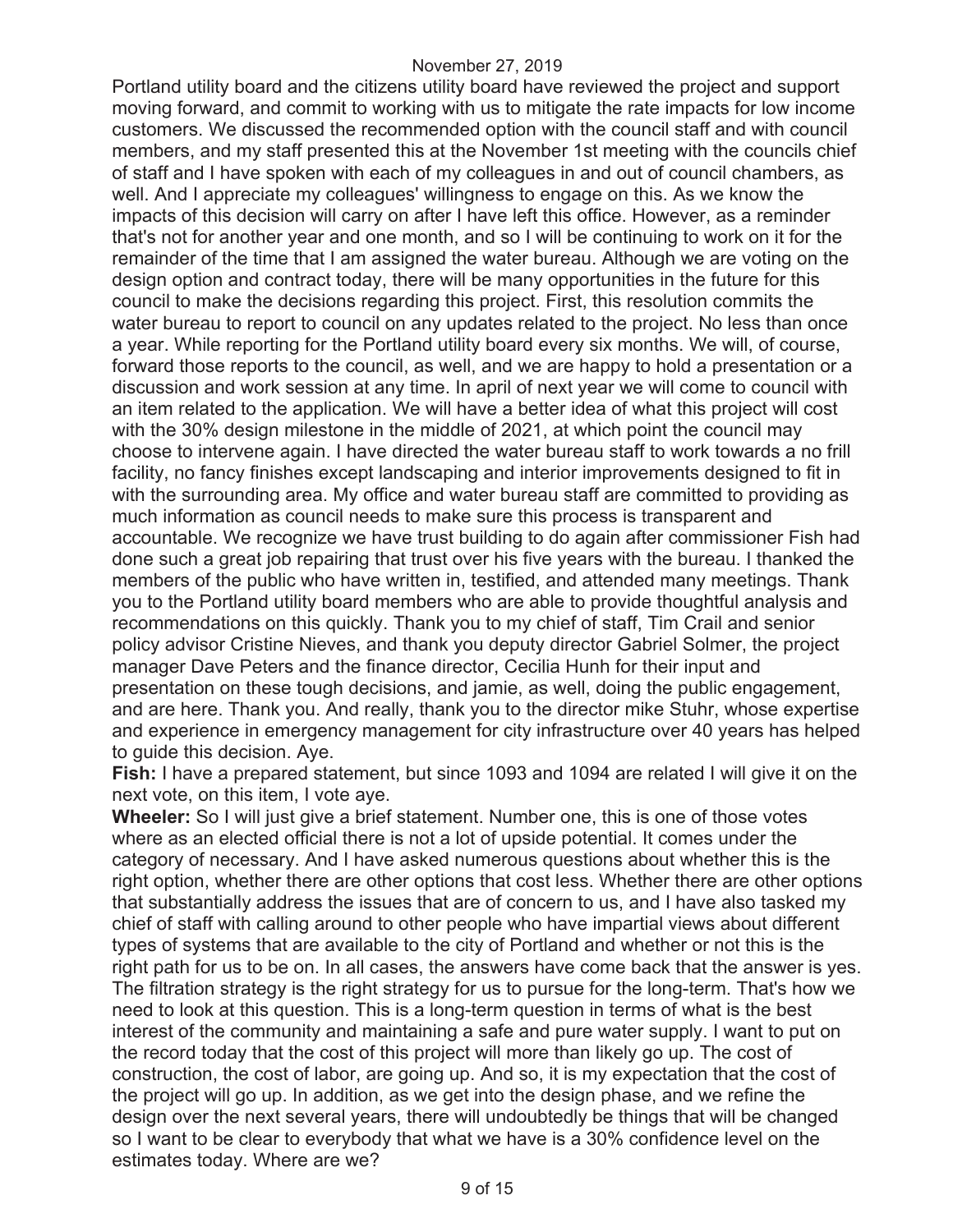**Fritz:** Not even that.

**Wheeler:** Not even that, so we are in the early cost estimate phase. So, I want to be very clear about that, that this council has not nailed down a cost estimate for this project. Finally, mike Stuhr does deserve our accolades on this. He and I had some differences of opinion about some of the early estimates. He has been very forthright and forthcoming in his answers to my questions subsequently, I feel like the water bureau has done an outstanding job of providing me the information that I need in order to be confident about taking this vote today. With that, I vote aye. [gavel pounded] the ordinance is adopted. The resolution, I am sorry, is adopted. 1094.

## **Item 1094.**

## **Wheeler:** Second reading. Call the roll.

**Fritz:** So we are absolutely confident that this is not to exceed the amount on this design contract, and the design services for the next ten years, we need this contract in order to be able to get to a better estimate of the cost. And I am convinced this company, which has done many of the filtration plants around, the state and elsewhere, is going to do a fabulous job with the presentation by one of their staff at one of the community meetings that I thought was outstanding, and I am looking forward to getting some more specificity. Aye.

**Fish:** So thank you, commissioner, and colleagues. These two items today are hard votes for me. Not because I don't believe filtration is the right approach, and not because I believe that the right option has to be the cheapest option, but because I was very troubled when we learned that the cost estimate had increased, and now that it's almost doubled, I am concerned about what the next update will be. I deeply appreciate commissioner Fritz's comments about accountability and the various ways those measures are written into both of the matters before us today. I also appreciate her reminder that this is not the construction contract. What we are approving -- that we are not approving the project at this point, just the design contract. I want to be very clear, we are not writing a blank check to the water bureau. I expect construction cost estimates to be locked in when the construction contract comes back, and if they are not capped, I will offer an amendment to cap them. Thank you, commissioner and the bureau for your commitment to transparency and accountability and for your commitment to keeping the council engaged at all the major decision points. I vote aye.

**Wheeler:** I think that you guys have said it best without the design. We don't know what the project actually is to engage this part of the process. I vote aye. The ordinances is adopted. 1095.

## **Item 1095.**

**Wheeler:** Commissioner Fish.

**Fish:** Thank you, mayor and colleagues, the bureau of environmental services manages the stormwater and sewer infrastructure. This project in the arbor lodge and kenton areas will rehabilitate two miles of aging and deteriorating pipes. Here today to give a brief presentation is Daniel Boatman and Joe Dvorak from the bureau of environmental services. Mayor, since we have such a light schedule today I have encouraged them to take the full hour to make the presentation today. Who is going to take it away? Joe? **James Allison, Bureau of Environmental Services:** This is James Allison standing in for joe this morning, and I made a note that I was going to keep my comments brief. **Wheeler:** I like the way you think. [laughter]

**Allison:** Good morning, city council. I coordinate the large-scale sewer rehabilitation program. I will keep my comments brief by saying that this is standard work for the bureau providing a reliable sewage collection system. The bureau initiated this program --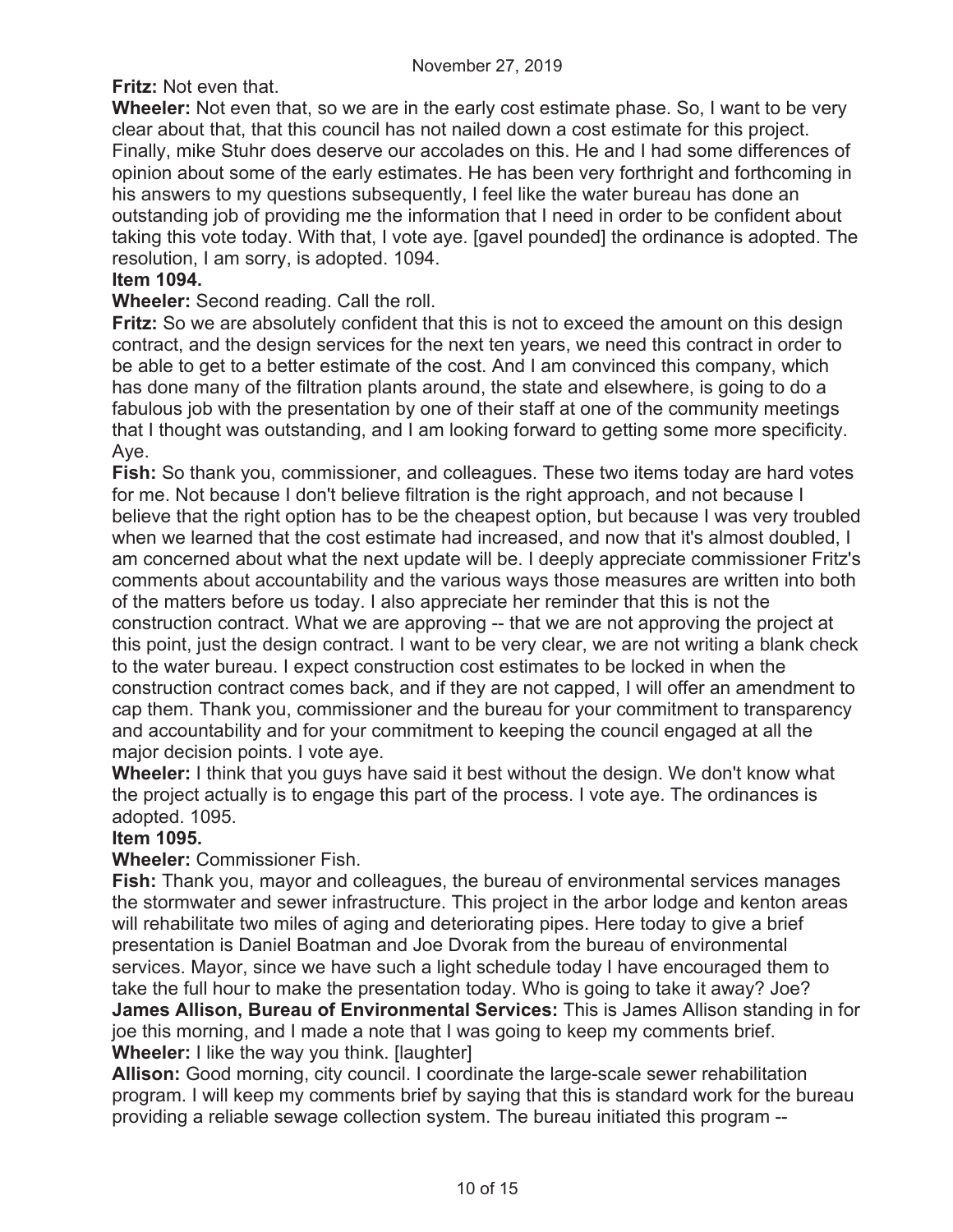**Fish:** I am sorry to interrupt you. Asena Lawrence had given me an updated set of remarks that, actually, lists you. In my customary way I put them off to the side and ignored them, so I apologize. Thank you for joining us.

**Allison:** The bureau enlisted the large scale program 10 years ago with the following principles. Efficiency to consolidate the individual sewer repair projects into larger neighborhood level, larger geographic scale projects, strategy to systemically assess and cost effectively repair Portland sewers before they fail, planning to intensively coordinate our work with other city infrastructure bureaus that work in the right-of-way, and lastly, engagement to develop early and continuous public outreach to our customers and others who are affected by the sewer service and the disruptions that occur during construction, the projects take two years to develop to get to the point of construction contract procurement. The coordination work is detailed and intensive, in terms of working across multiple bureaus and with the neighborhood at this larger scale, and with that I would turn it over to the project team, Daniel boatman is the project manager, and Matt Gough is the community outreach lead.

**Daniel Boatman:** Thank you, James. Is it showing up there? So the arbor lodge project is in north Portland. You can see it outlined there -- kind of hard to see the color on the screen. There is also -- it shows some of the other projects in the area that have happened recently or are currently happening. This project has a little over two miles of pipes, so around 12,500 feet ranging in size from six inches to 30 inches in diameter. The average age of these pipes is around 83 years old, so a lot of them are near the end of their life. We are also going to be reconstructing about 3,000 feet of service laterals to the homes and around 1400 feet of sanitary sewer extensions. This project will utilize a variety of construction methods, both traditional open trench excavation and trenchless rehabilitation options. It's about 50-50 between the open cut and the trenchless options.

**Fish:** When you say "trenchless rehabilitation" in plain english, what does that mean? **Boatman:** It is construction methods that will reduce the footprint and excavation required to install a new pipe or rehabilitate the existing pipe.

**Fish:** The picture here is of what?

**Boatman:** That is cured and placed pipe where they insert a flexible liner inside the existing pipe, so they are able to do it without doing any excavation and minimize surface disruptions.

**Fish:** Terrific.

**Boatman:** I will turn this slide over to Matt Gough, our community outreach.

**Matt Gough, Bureau of Environmental Services:** Thanks. We have been engaged with the neighborhood portsmouth kenton arbor lodge since the beginning of design. We have outreached to our mailing list has over is 1,000 people. We currently use nextdoor.com to communicate, which there is about 9,000 recipients of project updates that we have on using that. We are always asking people to sign up for email updates. That's a growing list, its currently at 190. We also have done focus outreach for properties within a two-block radius of any night work locations, and to address any concerns, any feedback was reported to the noise office. We had four comments on that. We have also done some focus outreach to businesses along greeley and lombard that are immediately next to the locations.

**Fish:** And thank you for that update. And you look great in a hard-hat. Does the outreach include working with local businesses to anticipate peak holiday season events and avoiding disruption?

**Gough:** Yes. It does. We definitely honor the moratoriums in place by pbot. We are really trying to -- we want to work with businesses to make sure that they can get their deliveries that we minimize the amount of parking that might be taken next to their businesses.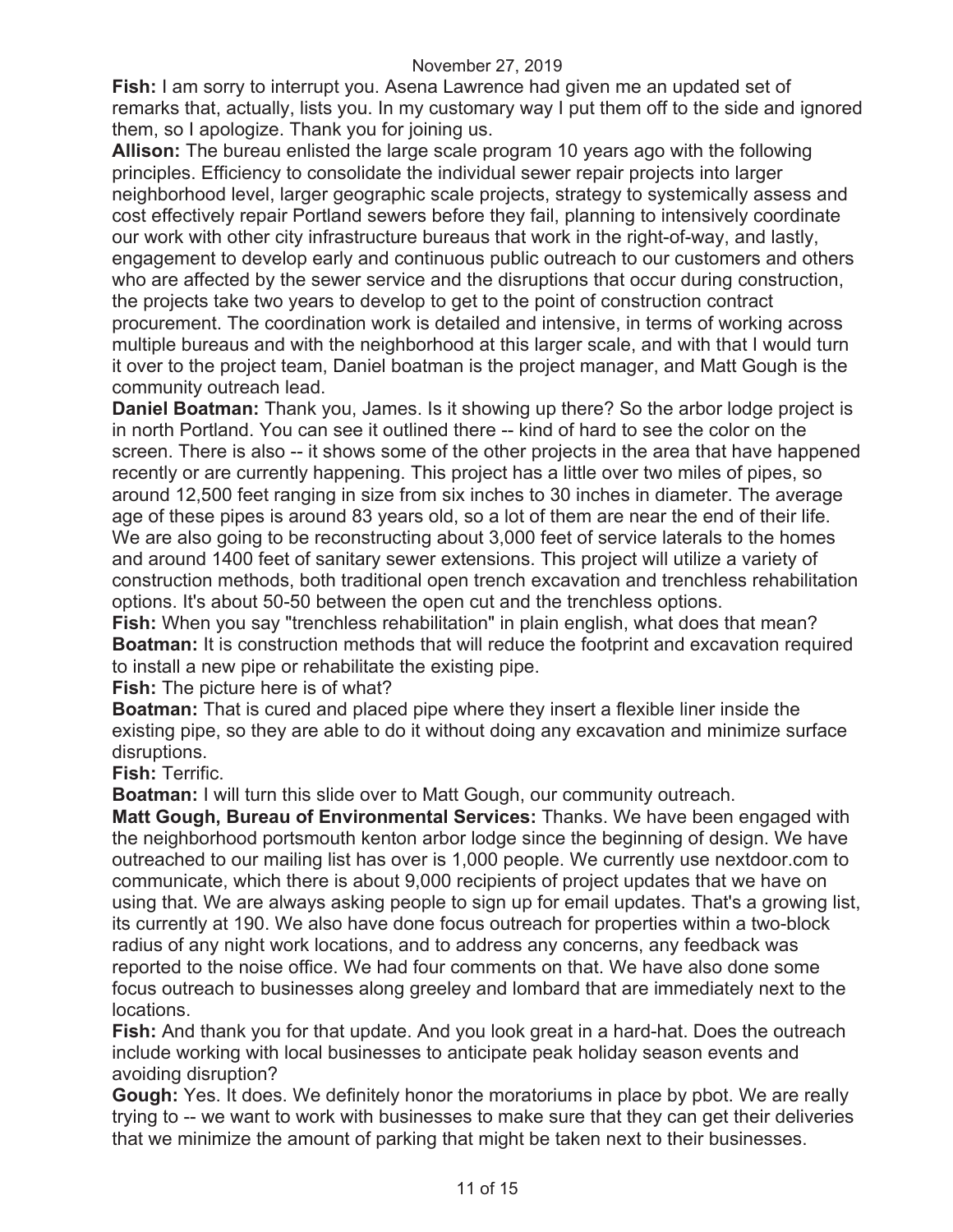Basically, we are in close communication with the businesses throughout design and reconstruction. Ideally no one will be surprised.

**Fish:** Thank you very much.

**Boatman:** The engineers' estimate for this project is \$5.35 million with a high level of confidence. We are hoping to advertise the project in January and begin construction around may. The construction duration would be about -- it will be one year. That is it. Any questions? The picture on the right is, actually, at the kenton neighborhood kind of downtown area, famous statue in the area.

**Gough:** I do want to say that we will not be working in that area. [laughter] **Wheeler:** Great.

**Fish:** Just a comment, first of all, thank you for a superb presentation. We had a presentation yesterday on what we would call the parks sustainability, and we looked at the fact that we have the parks bureau \$450 million of capital backlog, and we have an operating gap, and we explored various options going forward for addressing that, and we looked at three. One was an option that locked in a permanent decline scenario. A second was what I will call a status quo option. And a third was a reinvestment option. The challenge that we face in parks is that we have not always received our fair share of general fund resources. And fees don't keep up for the balance of the needs. As costs continue to go up. So, we looked at a number of options, and the council has directed us to do more due diligence in looking at the revenue measures. The utilities that commissioner Fritz and I have the honor of leading had the benefit of a dedicated revenue stream. What that means is that we get a level of predictable funding over time. To invest in the infrastructure. I want to reflect on that for a moment. There are stories that we read all the time around the country of failing municipal infrastructure around the utilities. We read about system failure, we read about botched privatization plans, we read about how other communities are struggling to maintain a water and sewer infrastructure and to fund it. Well, thanks to the generosity of our rate payers, we have a system that allows us to pay for our needs as we go along, but I also want to acknowledge that a number of years ago director Jordan proposed something that I think was very important. He said yes, we have brought rates down for bes, from somewhere between 6% and 7% down to 3%, and yes, we could technically bring those rates down a bit farther. What if we held steady at those rates for a while and invested in overhauling our infrastructure so that in ten years, we had a sustainable infrastructure? So that in ten years, when we got calls for service it was not because of a catastrophic failure, but because something needed a little tweaking. What if we, actually, invested in building a 21st century sewer and stormwater system around the community and invested in every part of the community. Well, with strong council support, that's the plan that we've embarked on. And this is now one of a number of presentations that have come to council where whole neighborhoods have been identified for upgrades. This is not sexy work, and we also know that it is very disruptive to the people that neighborhoods and businesses in this neighborhood. But the long-term payoff to our city is akin to the investment we're making in the bull run watershed. Under commissioner Fritz's leadership we have made some historic commitments to protect the bull run watershed and our water supply and the quality of our water for generations. None of those are easy decisions. Under director jordan's leadership at bes, we have come up with a plan over the next ten years to literally reinvest in our sewer and stormwater system and bring it to a level of compliance, which is really unprecedented for other cities, so, I want to acknowledge that. I want to thank the rate payers and acknowledge that we have a different funding model that allows us to do it. Parks and pbot don't have those funding models, and so we keep falling behind in terms of the capital maintenance, but, we have a chance to do something unique in this city on the water and the sewer stormwater side. That is make the kind of investments that allows us to get ahead of the curve and protect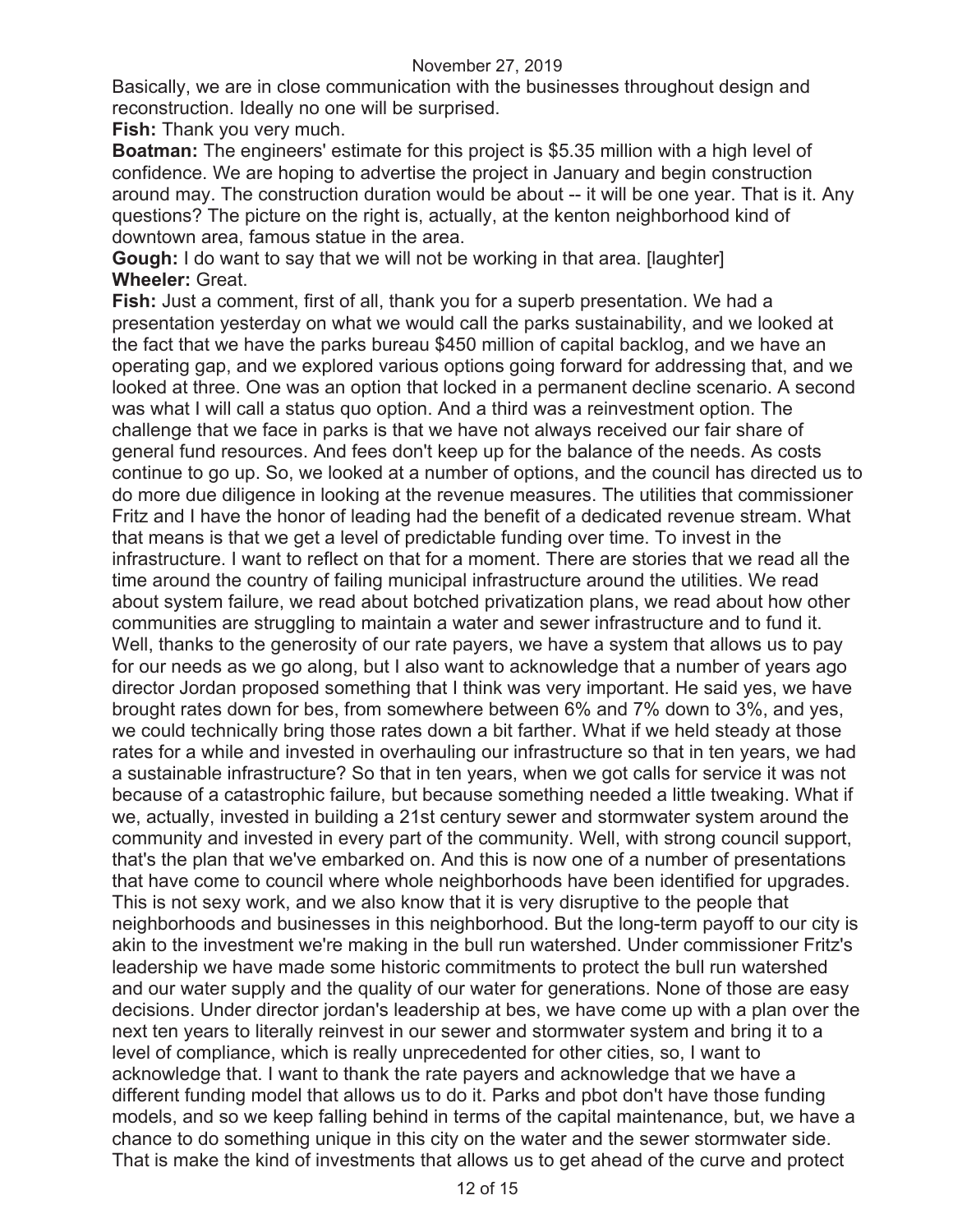our resources, and again, these are not necessarily the hot button issues of the day, although I would say the bull run watershed is probably. It captures more attention than the sewer lines underneath our roads. But I want to acknowledge the work that this council and the bureaus have done over the last number of years and I look forward to celebrating with the community when we are able to step back and say that we have, we have literally transformed our system, and thank you for that investment. Nice work.

**Wheeler:** Very good. Any public testimony on this item?

**McClymont:** Yes, three people have signed up.

**Wheeler:** Gentlemen, thank you. Appreciate it.

**Fish:** They will be the last three people who testify before thanksgiving this year. Jim why don't you come forward.

**Charles BridecrAne Johnson:** Good morning, commissioners. I can see the clock fine. It hasn't. Charles bridgecrane Johnson for the record, and it's good to be up here seeing you talk about progress on the 83 year old sewers, which I've seen happening in other places, after you go home there is trucks downtown from iron horse doing this stuff where they don't have to tear up the downtown streets. And equitably, not just downtown, but also east of 82nd, another location where the boulders have gone down from odot near 83rd and Multnomah, just south of 84. It was interesting to note the -- that we're talking about sewers and nextdoor.com. Some would say that nextdoor.com is a sewer. Especially when you look at how they talk about their neighbors experiencing addiction crisis and other problems, but it was interesting to note on page 4 -- I don't know if you partnered with the office of community life or whatever -- there is an interesting assessment of the three neighborhoods, portsmouth, kenton, arbor lodge where you talk about the diversity in those neighborhoods, and I hope that research will be shared with other bureaus as we look forward to doing a better job on the equity strategy. As commissioner Fish noted, we're coming up on thanksgiving, it's hard to believe it was 399 years ago that England sent us a bunch of religious extremists. Last century they did better and just sent us Amanda Fritz.

**Fish:** That's a really good line. You saved your best for last.

**Johnson:** Thank you. This is a reasonable investment for a neighborhood outside the central zone to see them getting \$5 million worth of sewer work is a bit encouraging. We need more encouragement to start.

**Fish:** Maggie, why don't you go first. Jim has a longer speech and probably unrelated to this matter. [laughter]

**Maggie:** This is about making -- Maggie, Portland homeless town hall, this is about environmental services coming to you and trying to justify why they need to redo this dilapidated sewer. Okay. Well, you know, when I came to you guys and I said you know, there is mrsa and bedbugs and lice in the salvation army, you did not seem to care. Did you know that mrsa causes pneumonia? All everyone in the salvation army, they all had pneumonia. We are talking about the environmental services people coming up here and talking about, you know, let's get ahead of this curve, Fish, because this is all cdc stuff. **Fish:** What do you mean by cdc?

## **Maggie:** Pardon?

**Fish:** What do you mean by cdc?

**Maggie:** It is the communicable disease, center for disease control. So you know, you guys turned a blind eye and just kept funding the salvation army over and over as every single person in there got pneumonia, had to go and get antibiotics, and got mrsa on their feet, the laundry didn't work. The showers were overflowing, bathrooms were shut down for months at a time. If you look at articles and records in newspapers, and records by the cdc, they will tell you that mrsa happens because of unsanitary conditions. Of the type that exist, like in the salvation army, and if you, ted, liked to go on camera and have the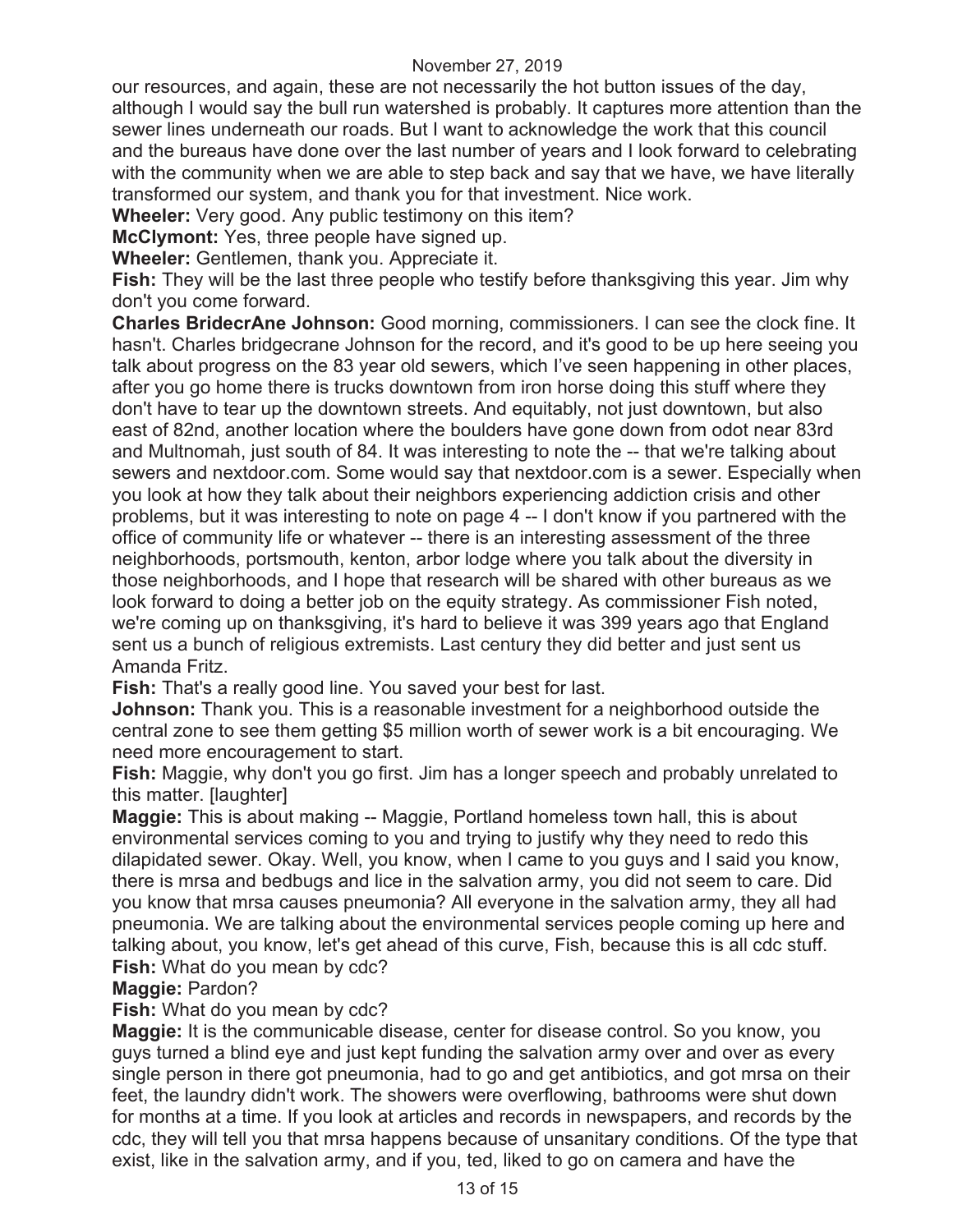salvation army sit behind you, and you know, because you guys are so close, and if you and amanda Fritz like to turn a blind eye because, obviously, you are from, you know, the u.k. and you want to support your corporate business partner there. I just think it's unconscionable that not only do we not have enough bathrooms for homeless people, but you are just also continuing these types of shelter conditions. Right now we have bed bug issues in the Willamette center like it's completely futile for the people to go in there and spray because all of our shit is all over the floor, and they make us bag it up, but then everybody is still you know, their stuff is still full of bedbugs, and it's so overcrowded that everyone is going to get pneumonia again. So, what do you have to say? This is environmental services that you brought up here. That's what I would like environmental services to respond to.

**Wheeler:** Well, I think that they have heard you, and thank you for your testimony. **Fish:** Jim whittenburg, now lives in Salem. He's visiting family here, and actually, had an unfortunate incident, I think, today or yesterday where he was almost run over. **Jim Wittenberg:** Yeah. Mayor wheeler and Amanda and ted and nick, my streets that I frequent quite often are broadway and weidler, 15th avenue. I have a prayer group I go to over there in the mornings, and again, today, I was going across the crosswalk from the old -- what's that big coffee place they have there? They sell coffee all the time? Pete's, lives across the street over here? Starbucks. Starbucks had a shop there, and across the street is a fish's place but the first one was empty, but the second had a truck in it, and the third one had a truck in it. I got this, this far across the street to the first truck, and the second big truck didn't see me, and he just came. He's this far from running over me because he jumped off the light as soon as it turned green, and he, fortunately, stopped in time, or I might have been another statistic here in town. What I am trying to say to you quite frankly is I've been here 63 years now in Portland. I moved here in -- well, say may have my numbers wrong. I moved here in 1963 with my wife. We moved here from Corvallis. It was a nice little town then. I didn't have to worry about traffic or shootings or any of those things. I worked downtown here at 10th and Washington in the pharmacy downtown at the Portland medical pharmacy, but it was a quiet little town then. It only had about 300,000 people around. Now I think that I saw a figure of 680,000 some people in Portland? I mean, this is a big city now. I think that -- I have spent the last three years trying to talk to the police traffic division about the traffic in this town. I am afraid -- I am terrified of the traffic. None of you tried to go across the street too often on a walker because if you do, you would know what it's like out there. You are open season for the big trucks and the buses and the -- I have been -- i've been close to death many times here in this area on broadway, on weidler, mlk, and I have never seen is a policeman stop anybody out there. I don't know what they are doing, but I suppose that -- I don't know, maybe they are planning on playing a game or looking for drug traffickers or something, but I don't want to be -- I don't want to be under the wheels of a truck. That would be -- i've been through 80 years now in Oregon, and we have -- I still have things that I want to do, you know, like change the property tax system, which I think is so antiquated, it just is bizarre. The last thing is, I went to the 1968 convention in Miami. I remember the guy standing up there saying a million here or a million there, and pretty soon we will have real money to talk about. And that was 1968. Now we're talking about \$5 million, yeah, it just doesn't seem to matter. My dad would turn over in his grave if we heard a \$5 million project. He couldn't understand that. I see the statement now, we turn into our fathers and mothers as we get older, and we do. We do.

**Fish:** Jim, thank you for joining us, and happy holiday.

**Wittenberg:** Thank you. I just want to tell you, I want to tell you who I am for this weekend. **Wheeler:** That's great.

**Maggie:** I would like to say for the record we don't want to see him under a truck, either.